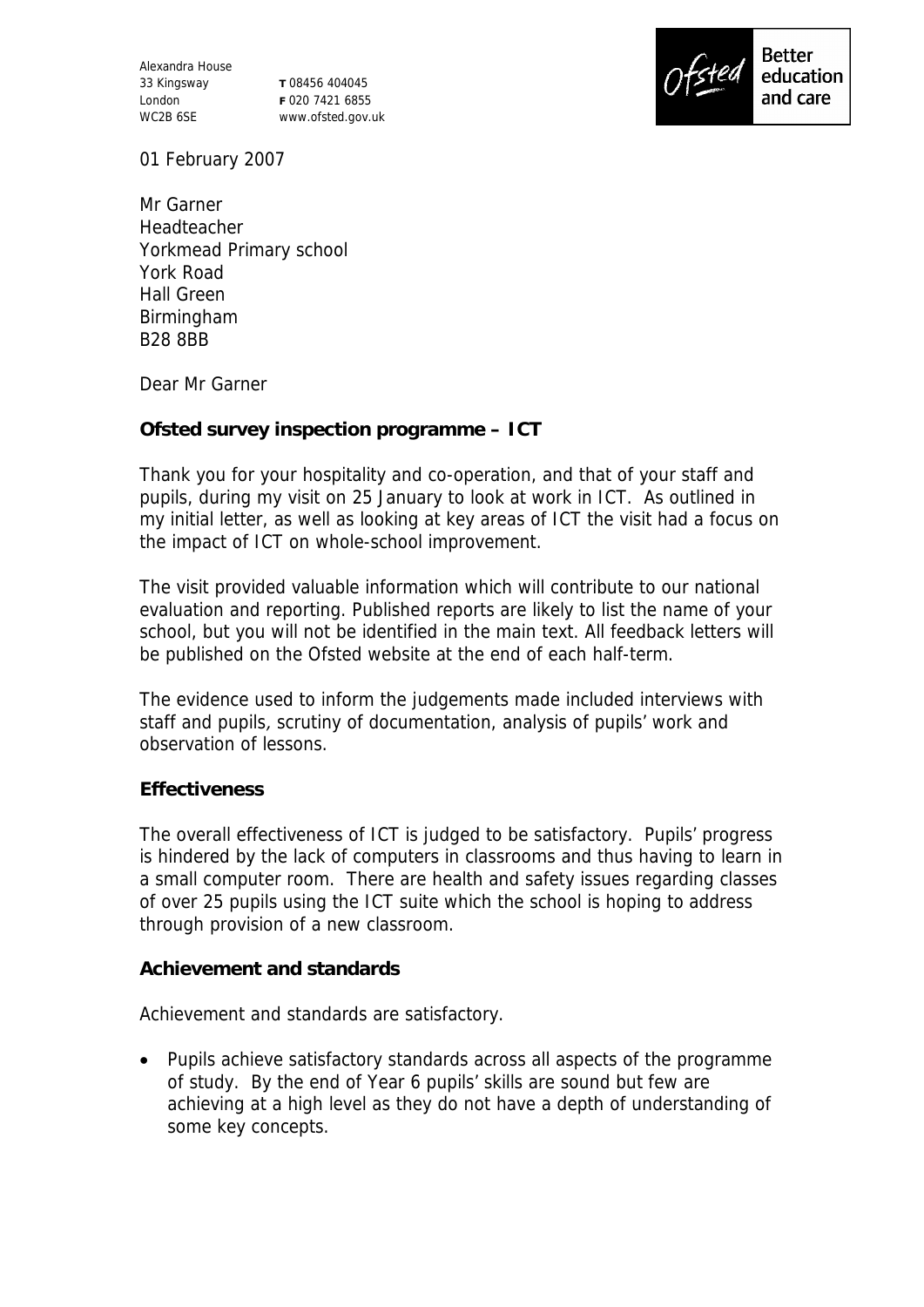- They make satisfactory progress in the school but the low numbers of computers results in a lack of opportunity for pupils to apply their knowledge, skills and understanding. Consequently, some struggle to remember from one lesson to the next.
- Pupils' personal development is outstanding. Their behaviour and response to teaching is very good and they enjoy their ICT lessons. Pupils work well together yet they are independent learners. Relationships between pupils and adults are excellent.

## **Quality of teaching and learning of ICT**

The quality of teaching and learning is satisfactory as the impact on standards to date is only satisfactory.

- The lessons observed were satisfactory overall; the Year 2 teaching had some outstanding features.
- Very effective support was provided by the teaching assistants.
- In every case the beginning and final plenary would have been more successful had they taken place in a classroom in front of an electronic white board.
- Some good on-going assessment, modifying lessons to suit need and teaching of specific concepts took place.
- However, since there is little ICT in classrooms, lessons take place in the ICT suite. This negatively impacts on teaching and learning by pupils having to stand at computers, share a chair and work in what is an uncomfortable environment.

## **Quality of curriculum**

The quality of the curriculum is satisfactory and it is beginning to develop well.

- SMART learning is starting to impact on the curriculum and where available electronic white boards are used well.
- There is sound breadth in the curriculum and it fully meets statutory requirements, but the lack of equipment means that there are few opportunities for pupils to practise and embed their acquired ICT knowledge, skills and understanding.
- Pupils are, however, assessed regularly and accurately. There are some good links with other schools, including secondary schools, that impact well on the curriculum and from which pupils gain great enjoyment.

## **Leadership and management of ICT**

The quality of leadership and management is satisfactory.

 Management has a good understanding of what is needed to be done to improve matters. This is not reflected in the ICT development plan which is an inadequate document. It does not address standards, teaching or learning.